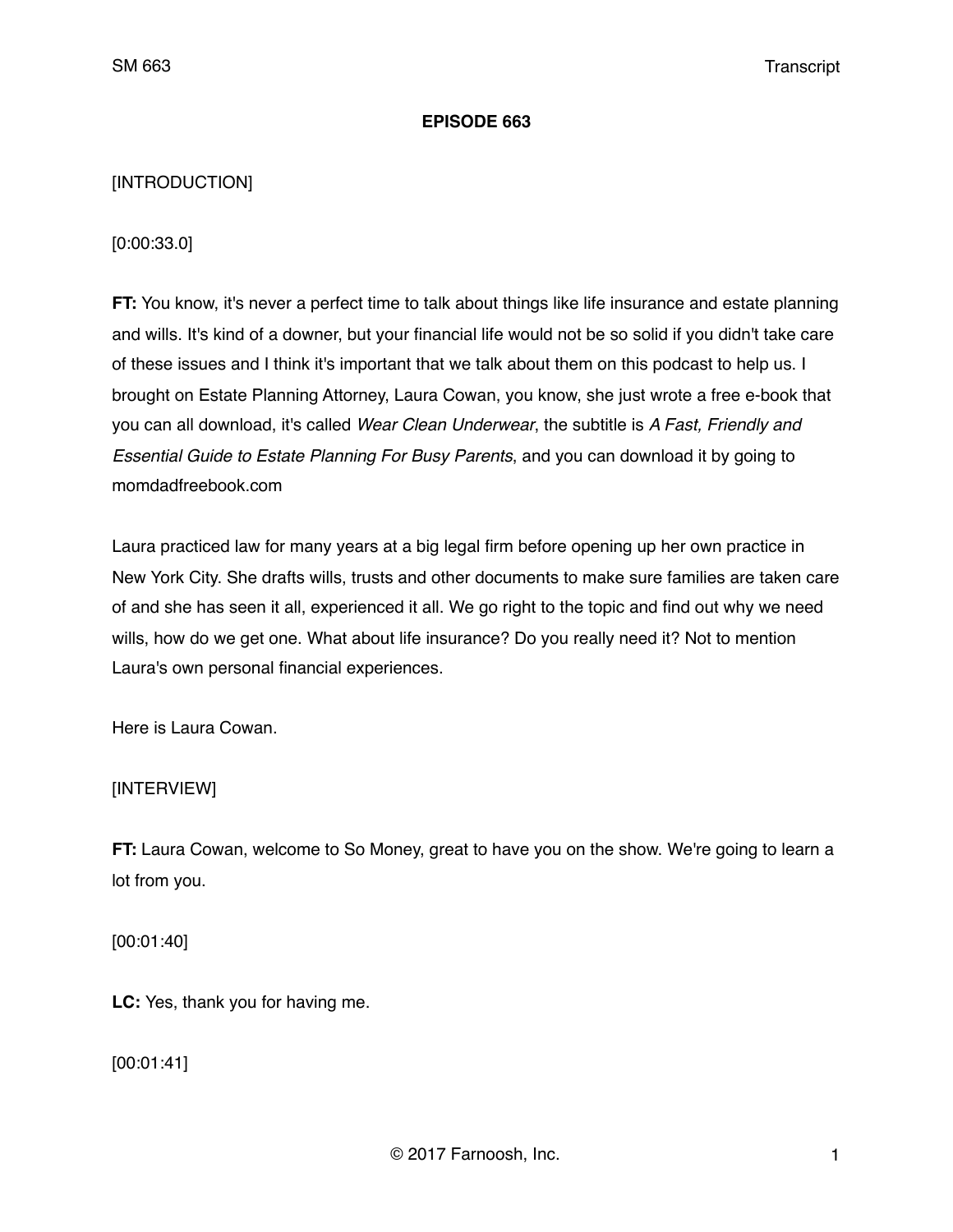**FT:** You're an Estate Planning Attorney, based in New York City, tell me what you're learning from families these days? How are they coming to you? Are they prepared? Do they often even know what they need when it comes to estate planning? How do you help them? [00:01:56]

**LC:** Yeah, so I think, you know, everyone needs an estate plan, whether you're married, whether you have kids. But, it really is - mostly people who come in who - they're young families, they have one or two kids and they know that they need an estate plan. They have some sense for legal documents in place now that they're a parent but, they don't really know what. One of the big things that I hear is that parents want to name long-term guardians for their children that's number one on their minds. Estate planning is about, you know, where is your money going to go when you pass away? But there's also a component of naming guardians for your children, making decisions about your healthcare should you become incapacitated.

So, there's a lot more that goes into it other than just deciding who gets your will when you pass away, so young families really need - young families really need an estate plan. I tell people almost as much, if not more than elderly people, and the reason for that is because young families have minor children at home and there's no more important job than raising your kids and God forbid if you weren't around to be able to do it yourself, you want to make sure that you've named the long-term guardians that you would want, because if you haven't named guardians in a will and something does happen, a judge will end up choosing guardians for you. So, nobody wants -

## [00:03:20]

**FT:** You never want to be in a situation where there's - where you're in probate, right? Because that's like -

#### [00:03:25]

**LC:** Yeah, and probate is something a little bit different. Probate is the process that your assets go through, the court process when you pass away whether you have a will or you don't have a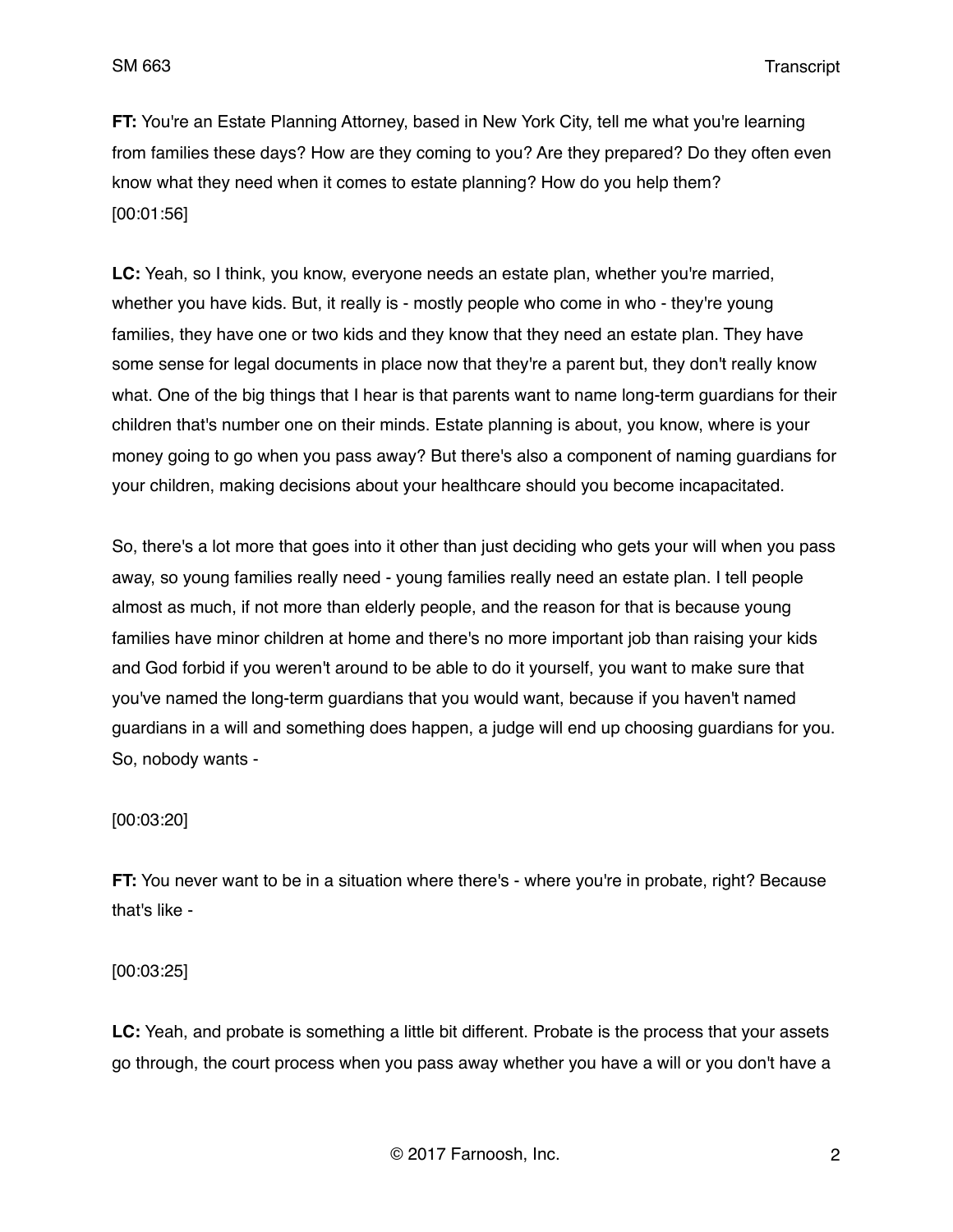will, your assets will go through probates and which is kind of a misconception, a lot of people think, "Oh, if I have a will that means I'll bypass - "

[00:03:42]

**FT:** Yeah, there you go, I just misconnected that.

[00:03:46]

**LC:** Yeah, and I totally understand why people would think this. Yeah, so if you pass away without a will, you definitely will go through probate and then if you have a will, your assets will also go through probate. The only way to avoid a probate is by setting up something called the Revocable Living Trust. A lot of people are setting this up today, this probate is very expensive, it's time-consuming and it's also public. So - but I would say that the one thing I would want, any parents on this show listening to know is, if you have minor children at home at a minimum, you have to have a will because this is the document where you name the guardians that you would want for your minor children.

[00:04:28]

**FT:** And so, let's get specific about the how-to. So, how should - how do you advise your clients to identify the guardians? And then, also, how do you identify the, I guess it's the - the Executor of the Estate, right?

#### [00:04:42]

**LC:** Yeah, the Executor of the Will, exactly. So, yeah, so I definitely have a lot of tips about naming guardians because it is - it's a big decision and it's hard to think about, it's not fun to think about. Some of the suggestions that I give parents are to think about, if you're naming a couple as a guardian, you want to make sure you've thought about what would happen in the event of divorce or if one of the people in the couple predeceases you. So, for example, if you've named your sister, Amy, and her husband, Joe, you want to make sure you've also made clear what would happen if Amy predeceased you.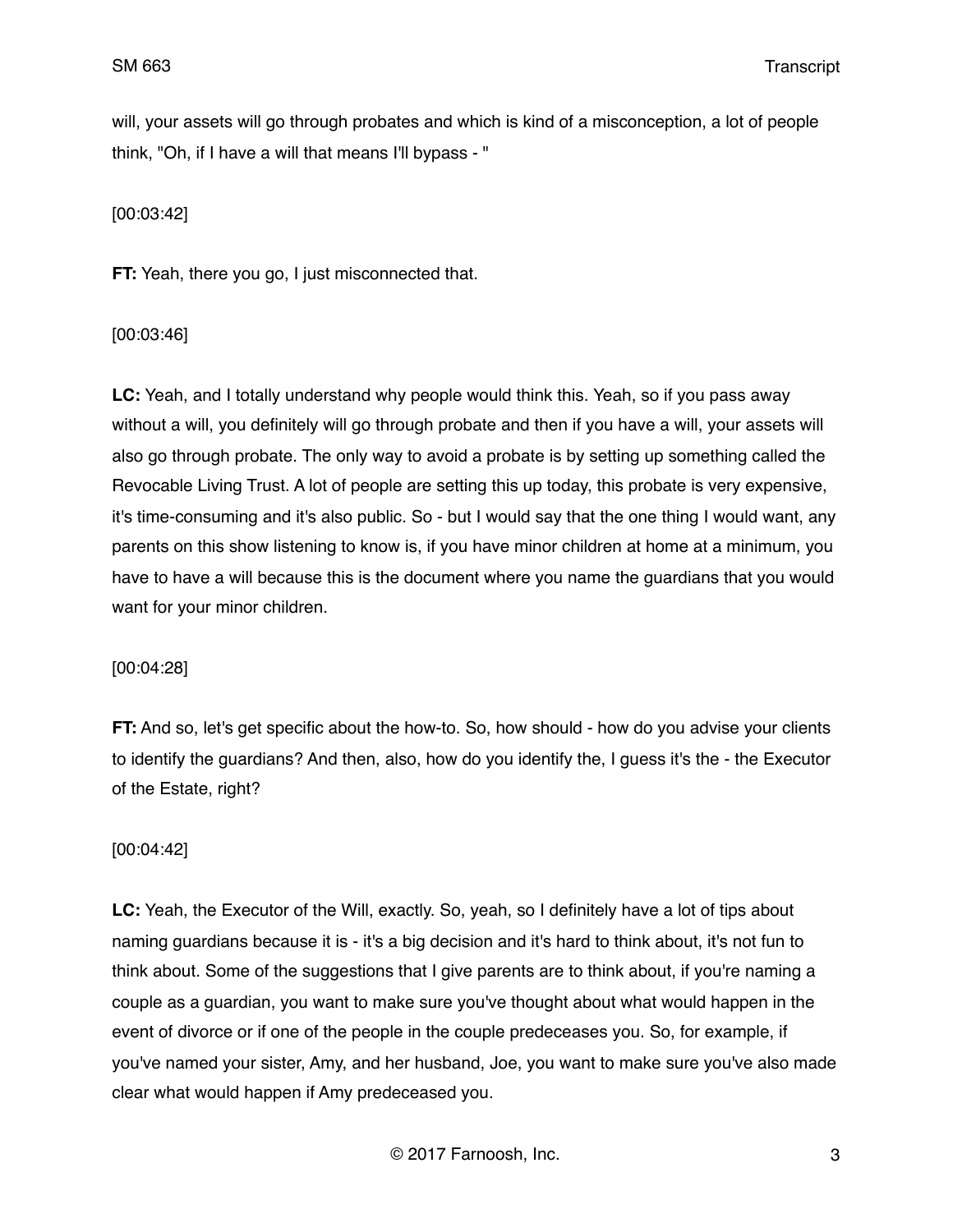If you want Joe being your children's guardian without your sister? Or, what would happen if there was a divorce, would you want Amy serving on her own without the help of a husband? So, a lot of people named couples as guardians and that's completely fine but you just want to make sure you've thought about what will happen if they were divorced or if one of them had died before you.

Something else to think about is, you want to name people's long-term guardians who, not necessarily the people you know who have the most money, it's really up to you as a parent to make sure that you're leaving behind resources to help with the upbringing of your children, something like life insurance or, you ought to pick their guardians based on the care that they would provide and how that would match your values as closely as possible, not necessarily the person in your family who just happens to have the highest income.

So, yeah, that's something, as well, and there's something I also like to tell people which not many people realize this but, in addition to being able to name the guardians that you would want, you could also confidentially exclude people who you think might step forward and petition the court for guardianship of your kids that you know you would never in a million years want raising your kids. Because maybe, you know they have a substance abuse problem or they just have values that are very different from yours.

So, I would say about half of my clients knew what's called this Confidential Exclusion which is naming someone that they would never want raising their children and it doesn't see the light of day ever, no one knows about it unless something happens, that person petitions the court for guardianship and then that's when the court will pull this out and say, "You know actually - you know, you've been excluded." So, not everyone has a family member that they think they would want to exclude but many people are thinking, you know, actually, you know I can see my sister but just in the court and she actually, you know, lives a lifestyle that's very different from mine and I would never want her being my guardian. So, that's - that's an option as well.

[00:07:14]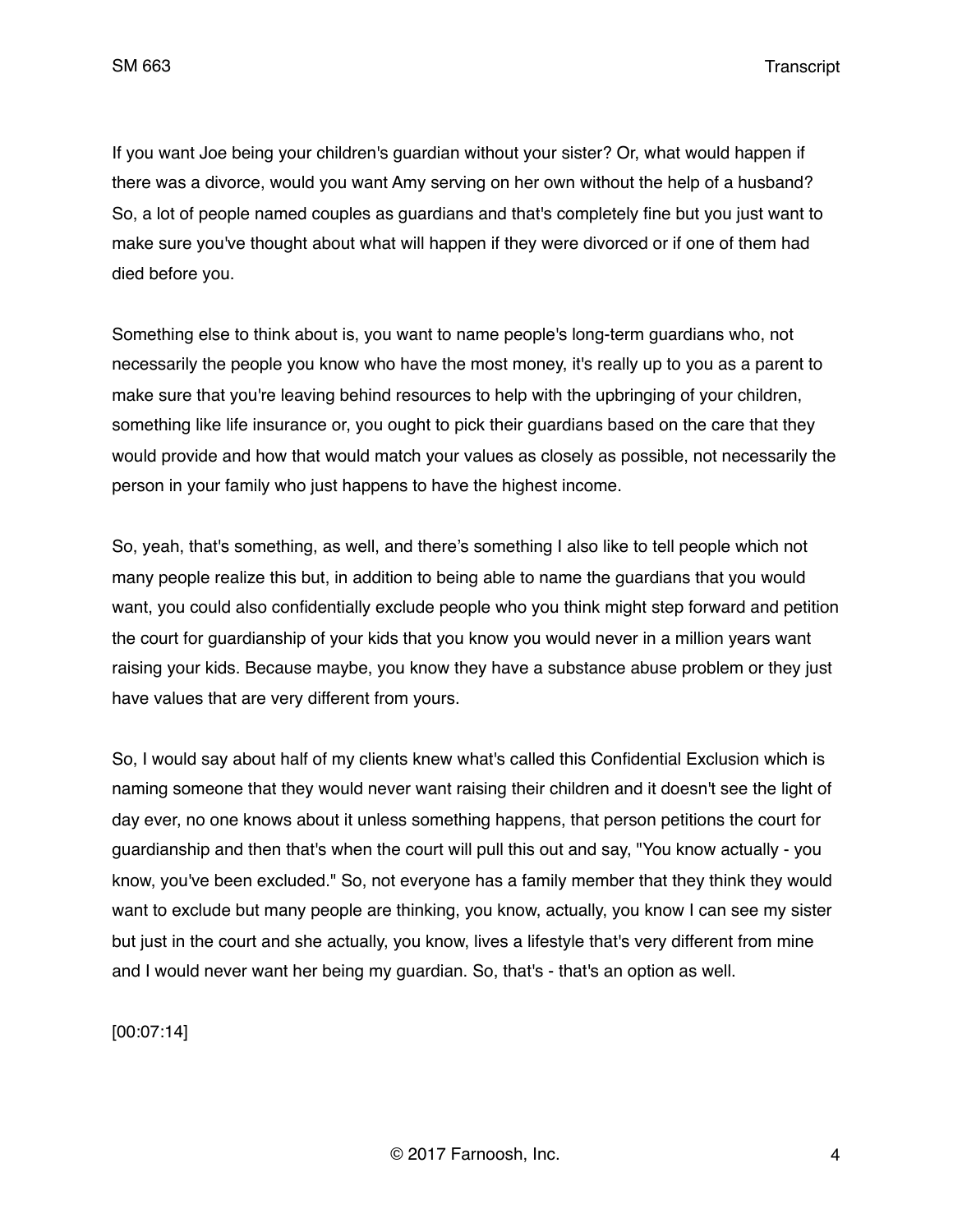**FT:** And then I understand when we - my husband and I were executing our will and our estate plan, our lawyer advised us to - have the executor be someone who wouldn't be so emotionally fraught, you know, that they could, then you know, so they wouldn't take things too personally that they could almost be an objective third party and I think we selected like, our financial adviser, you know -

#### [00:07:38]

**LC:** Yeah, that's actually a great idea, the - being an Executor of the Will when someone passes away is actually a really big job, there's a lot of work involved, you know, just dealing with account statements and wrapping everything up, there are - there's a lot that goes on with that. And you're absolutely right, you want to pick someone who you think can handle the job and you know, be not as emotionally attached to it. You don't have to name someone in your family or someone who you're really close to, you can do exactly what you did, which is just pick someone who you know would, would be able to perform the duties of being an executor because it's a pretty big role.

#### [00:08:13]

**FT:** Let's take a step back, Laura, and if you could tell us who should have a will, I mean, people listening to this show, they're thinking, "Oh, I don't have a family, I don't have dependents, so do I really need a will?"

#### [00:08:26]

**LC:** Yeah, that's also a very big misconception and the answer is, everybody should have a will, and the reason for that is, if you pass away without a will, you're passing away intestate. It's called intestate and it means you haven't made a will, which means the court will end up deciding according to state law, what happens to all of your money. So, for example, you know, here's a great example, Heath Ledger passed away without a will, right? And when you're not married in the State of New York and you have children, if you pass away without a will, by law all of your assets go to your parents.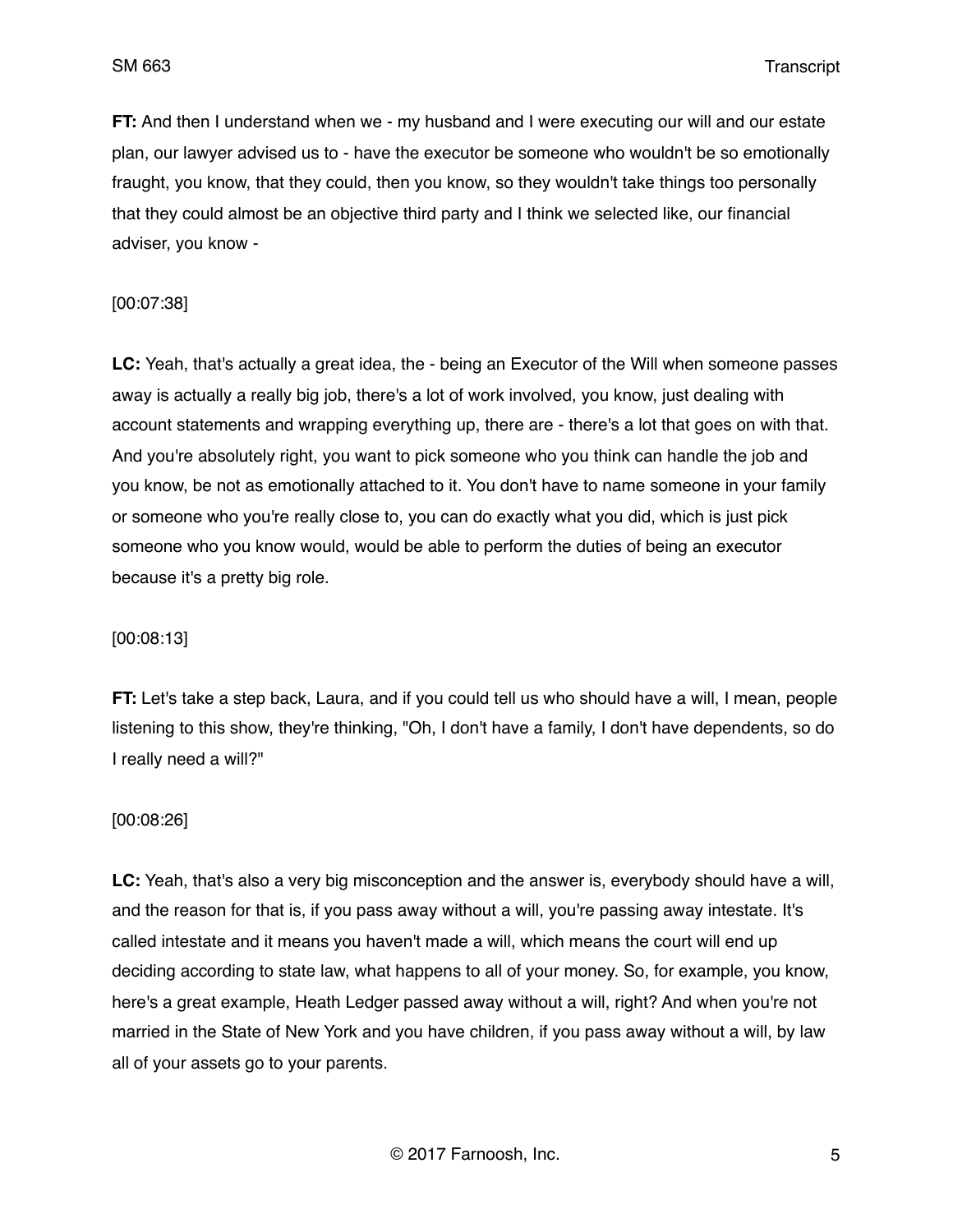So, but he had a daughter, of course, so because he didn't have a will and he hadn't named his daughter as his heir, all of his money went to his parents instead of his daughter which is not what he would've wanted. So, you don't want state law deciding where all of your stuff goes.

If you pass away without a will, like I said earlier if you don't have a guardian's name for your kids, the courts might end up deciding. So, there are just - there are a lot of things that can go wrong or it's going to be more expensive to probate your estate if you don't have a will, it's going to be really time-consuming and it's just going to be a really big burden on your family.

Another misconception is that, "Well, I don't have a lot of money so I don't need an estate plan" And I tell people "You actually, probably need a plan more when you don't have a lot of money", and this is the reason why. The reason why is because estate planning is really, it's about making decisions about your health and your family and your assets while you still can. If you don't make decisions about those things while you still can and something goes wrong, it's going to be expensive because you're going to have a court make decisions for you, and if you don't have a lot of assets, you can't handle, you know, this unexpected expense of having to go to court to have, you know, a court name a guardian or have a court name a healthcare agent to make decisions for you if you're incapacitated.

So, ironically, it's oftentimes people who don't have a lot of assets to want to have an estate plan in place because then if and when something does go wrong, you've made decisions about what you would want to happen, it doesn't matter, you know, something goes wrong for Bill Gates, you know, he's got the money to handle any kind of court issue or anything but, you know, if you have modest - modest income and not a lot of assets, and something goes wrong, it's a lot harder.

#### [00:11:02]

**FT:** Right, that's a good point, that's a - in different way of looking at things. You're right, I mean, we all have, even just like, our digital assets, right? There's like, there should at least be like a protocol that you're keeping somewhere, that gives, you know, if something, God forbid, happens to you, that someone could reference to figure out what you want to happen to like,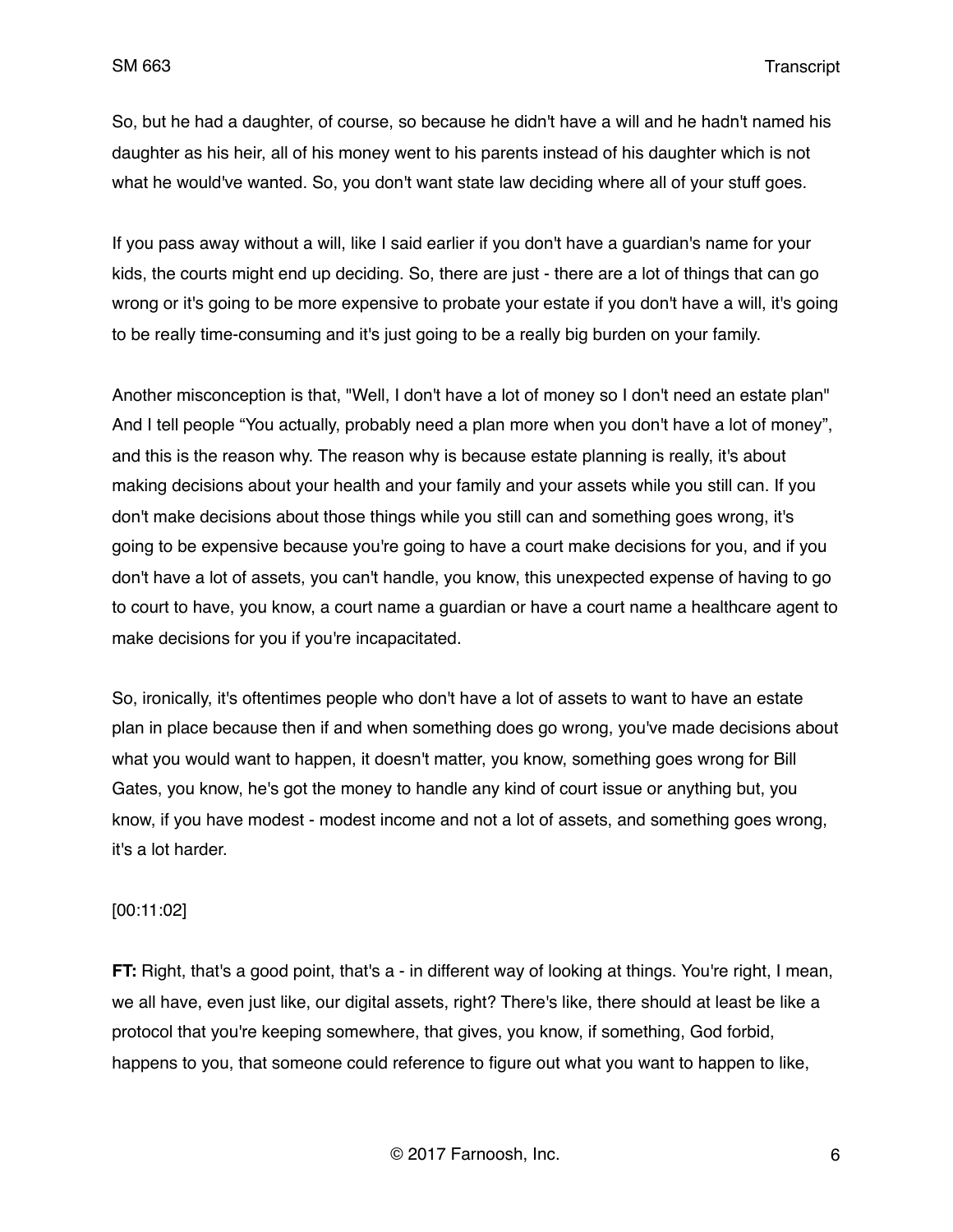your online assets, right? We have so many things online, our data, our photos, our accounts, all of those things need to be reconciled in a tragic event.

[00:11:32]

**LC:** Right, so that's something that a lot of people don't realize, if you leave a list of passwords to someone, you know, to access your accounts after you pass away which most people frankly don't do but even if you did, that doesn't give you the legal authority to access those accounts. So, wills today, have a provision that says, "I, Executor, has the legal authority to go and access my bank account, my Facebook, all of my, you know, Instagram or whatever" -

[00:11:57]

**FT:** Facebook now and your wills -

[00:11:59]

**LC:** It's all considered digital -

[00:12:00]

**FT:** It's with you until you die, literally -

[00:12:02]

LC: Yes, exactly. You know, so I don't know how much trouble someone would get in that, you know, but that the point being, estate plan really - it matters for everyone, if you're not married, what I tell people is, you want to make sure you have an estate plan because you'll be making decisions about incapacity, so, not married, you don't have a spouse, who's going to step in should you become incapacitated. If you want to have a healthcare directive, a power of attorney, these documents where you named someone to make decisions for you about your health and your finances.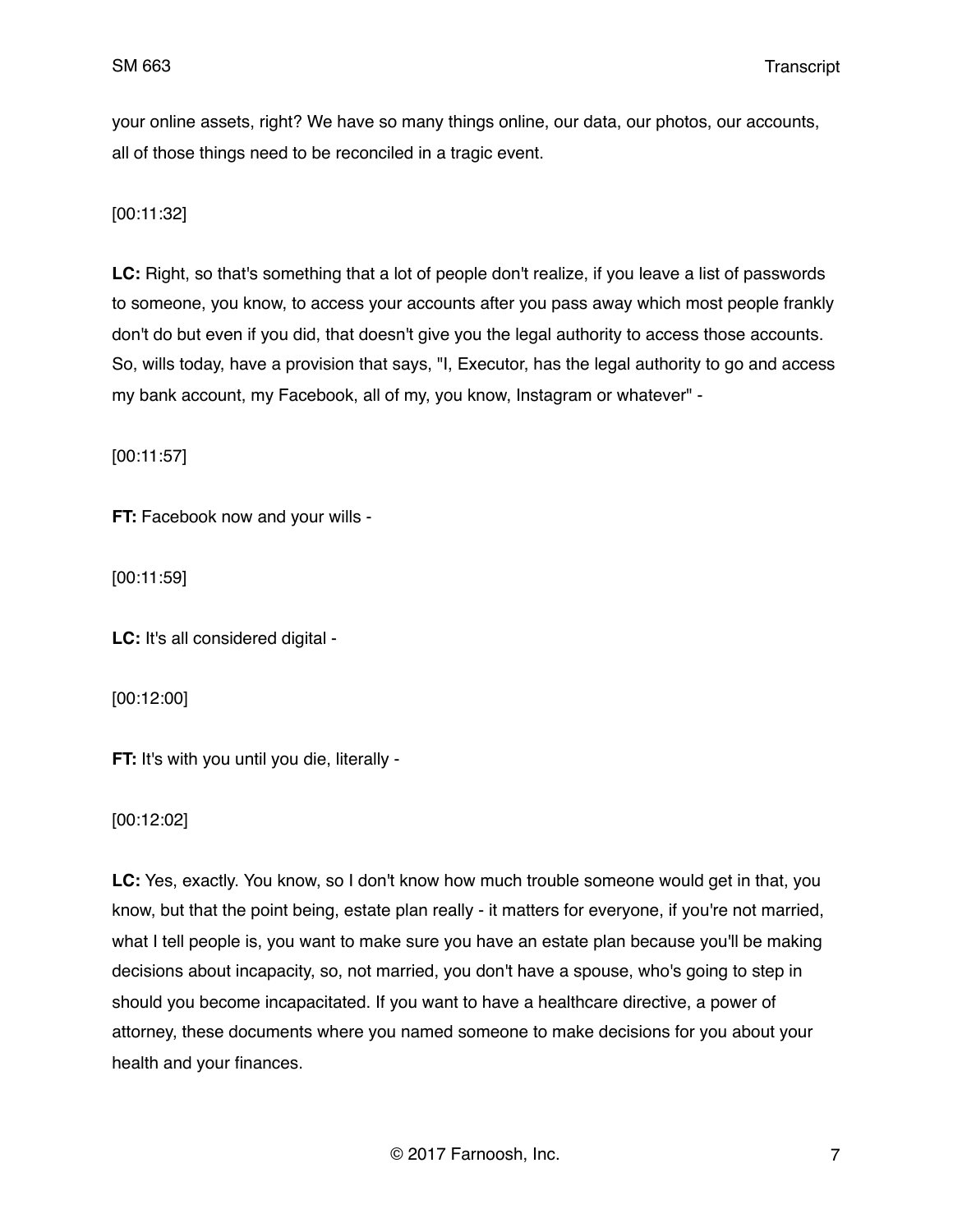#### [00:12:31]

**FT:** There are services out there where you could create a simple will, a simple estate plan or even maybe a complex one, online and then there's of course, working with a professional. Obviously, we know what you prefer, but not everybody can afford an attorney and some people are just self-starters they love - they like the DIY route. What are some benefits and what are some things to keep in mind if you are going to go the digital way, the virtual way?

## [00:12:58]

**LC:** Yeah, so I would not recommend doing a will at yourself, in fact, I can - it's much - the bottomline is that it's actually much more complicated than people realize, even if you have what people consider to be a simple estate. A really good example I can give is Warren Burger, who used to be the Chief Justice of the United States Supreme Court, obviously a lawyer. He drafted his own will and he messed it up so badly that his heirs lost over \$500,000 to unnecessary taxes.

The point being, it gets pretty complicated pretty quickly and I think that people are surprised at how complicated it can become. It's not just as simple as saying, "Well, these are my assets and this is where I want it to go to, so, you know, where are them to go, or where they should go." So, you know, doing it online, it's just so easy to make, either mistakes or omissions, and omissions can be just as fatal. I think the LegalZoom website, itself actually has a statistic and it says that 80% of the people who fill out documents on LegalZoom do it incorrectly, and I actually got that from the LegalZoom site itself.

So, you know that I'd completely understand that money is the concern that, you know, extra cash is hard to come by for all of us. The thing I would say about that is, if you - you're probably going to end up spending more money in the long run because you're going to have to fix things that you didn't do properly. I think it makes a lot more sense from a financial perspective to invest in a plan from the get-go that you know is going to cover everything, there's not going to be any stones left uncovered because you're also paying when you work with a lawyer, you're not just paying for the documents, you're paying for the counsel.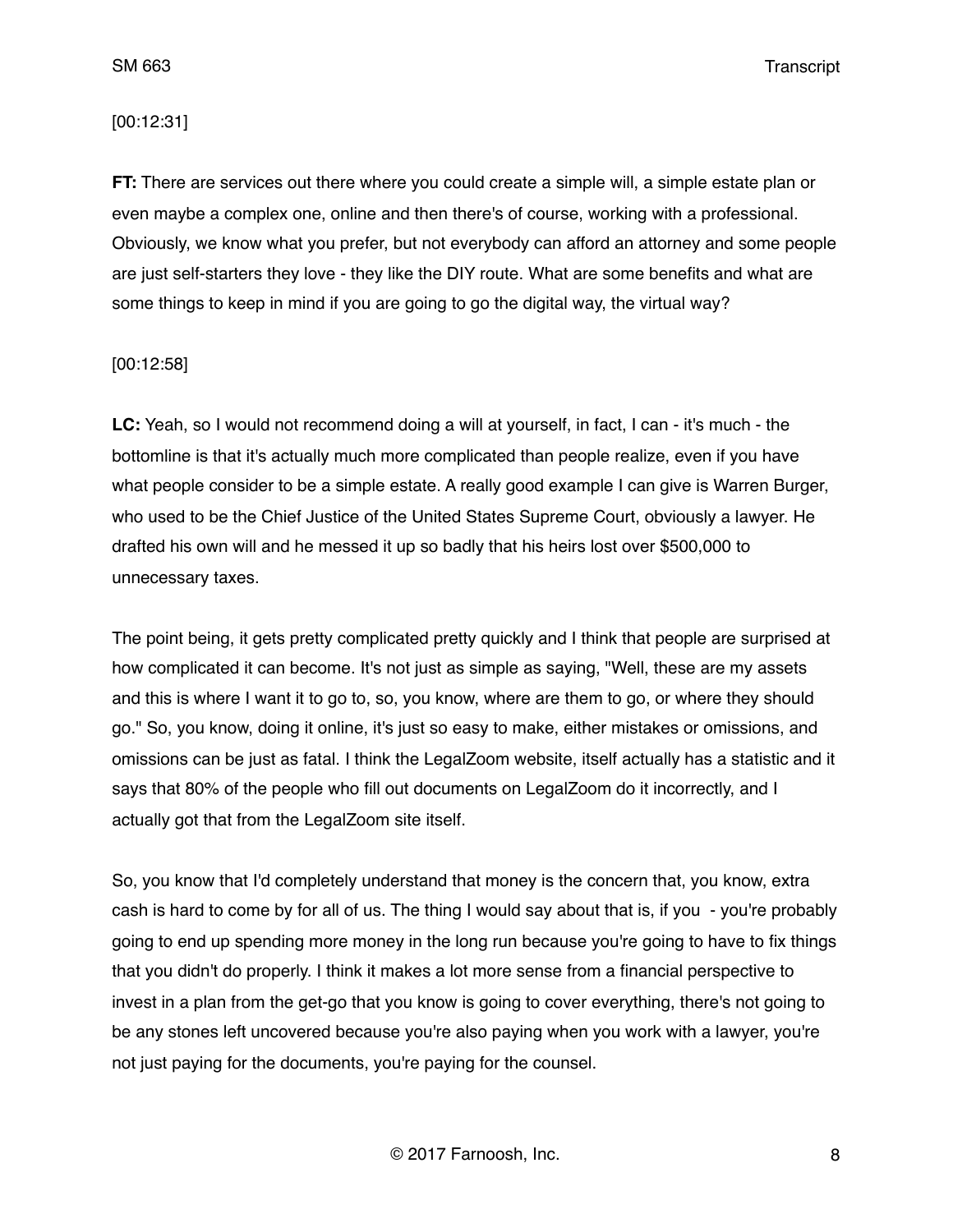So, there's a lot of - there's so many things that my clients, when they come in to meet with me that they have questions about, and they didn't realize the answer had actually a really big impact, you know, for example, I recommend for many people putting their assets in a Revocable Living Trust as opposed to doing a will, and the reason for that is, if you put your assets - if you just have a basic will plan, your assets are going to go through probate which is about 5% of the total estate, that's how much it costs, that's how much your heirs will be paying lawyer's due.

So, if you have proratable assets of about a million dollars, and you know that would - and real estate in New York is very expensive so that's an easy number to get to. You're going to be losing \$50,000 when your assets go through probate, that'll come out of your heirs' inheritance.

So, investing a few thousand dollars in estate plan now, just save \$50,000 when you pass away actually makes a lot of sense, but you're not going to know that if you do an inexpensive will on LegalZoom, you know. So you're actually saving money a lot of the time by working with a lawyer because they're going to show you, you know, "This is how you can do your plan to save on taxes, to have everything for your heirs in a way that makes more sense". You'll actually save money in the long run.

#### [00:16:00]

**FT**: That's a good point. Let's talk a little about how you got to this industry, I know that you obviously are a lawyer, would you have a background in finance, as well or -

## [00:16:10]

**LC:** I do, I'm a former CPA, I worked on - I started my career at Ernst and Young and worked as a controller at a hedge fund and I was at Goldman Sachs for a while. So, I worked for many years as a CPA, my license is currently inactive, but that is my background and I went to law school a little bit later in life and I thought that estate plannings are really good fit for me because it combines - it helps if you know about the finance side, the money side of things, that's a really helpful background to have for estate planning.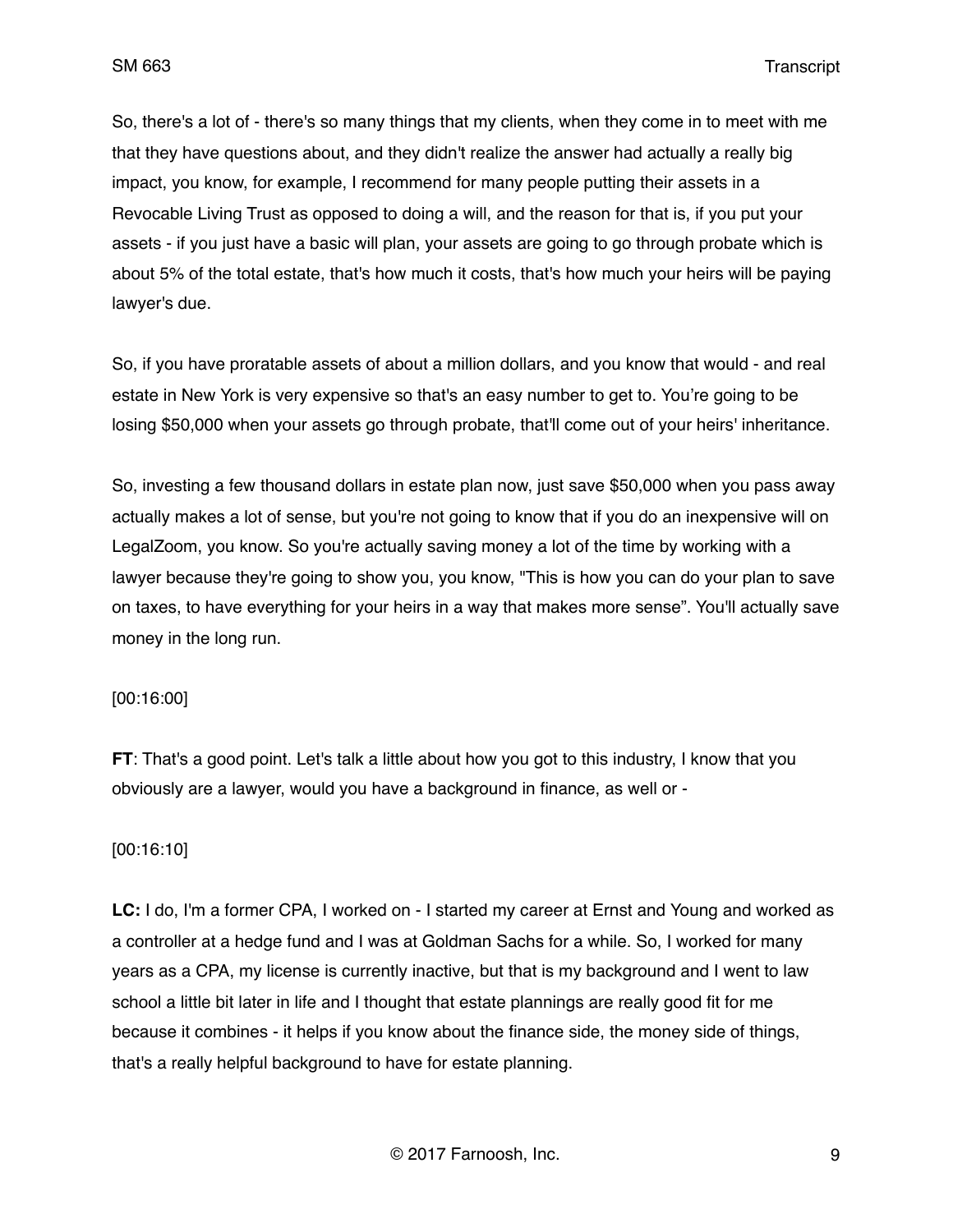Estate planning is also very personal, you're talking about your family, you're talking about your children, so it's a really good combination to have that CPA background, but then also, be able to work with people, you know, I really liked working with clients that are in families and that's a really good combination for me.

[00:16:57]

**FT:** What's the biggest question you get from clients that you find, that almost surprises you or maybe at this point, it doesn't because you get it so often, but that maybe is not what the average person would expect to think that is what people are asking you but it comes up more often than not.

[00:17:14]

**LC:** Yeah, so, very frequently I hear people say, you know, "I have a very simple estate, so it shouldn't be that complicated." And you know, most people don't realize, and there's no reason why they would know this, so it's completely understandable, but a simple estate is not necessarily what people think, you know, like I just gave the example of real estate. Most people don't realize that they can plan, they can structure their plan in a way that actually saves them tens and tens of thousands of dollars or even hundreds of thousands of dollars. Like I was just saying before, putting your assets in the Revocable Living Trust. So, it's a common misconception, I actually have someone say once, they had a simple estate and they owned property in like, Iceland or something, I was like, "That's not a simple estate". So, what I really want is for people to just to have a very basic, minimal, sort of, education for their on estate planning before they start making decisions because, you know, I really want people to understand all of the different pieces of it.

I give free seminars at my office at least twice a month and I'll be adding a webinar, as well. And the purpose of those are just simply to educate people, so before they start making decisions about all kind of a plan makes sense for my family, they really understand all the different options, and usually, once they understand all the different options, they'll pick something that's a little bit different than what they thought they might have needed, but they're glad to do it, because they realized those are the benefits.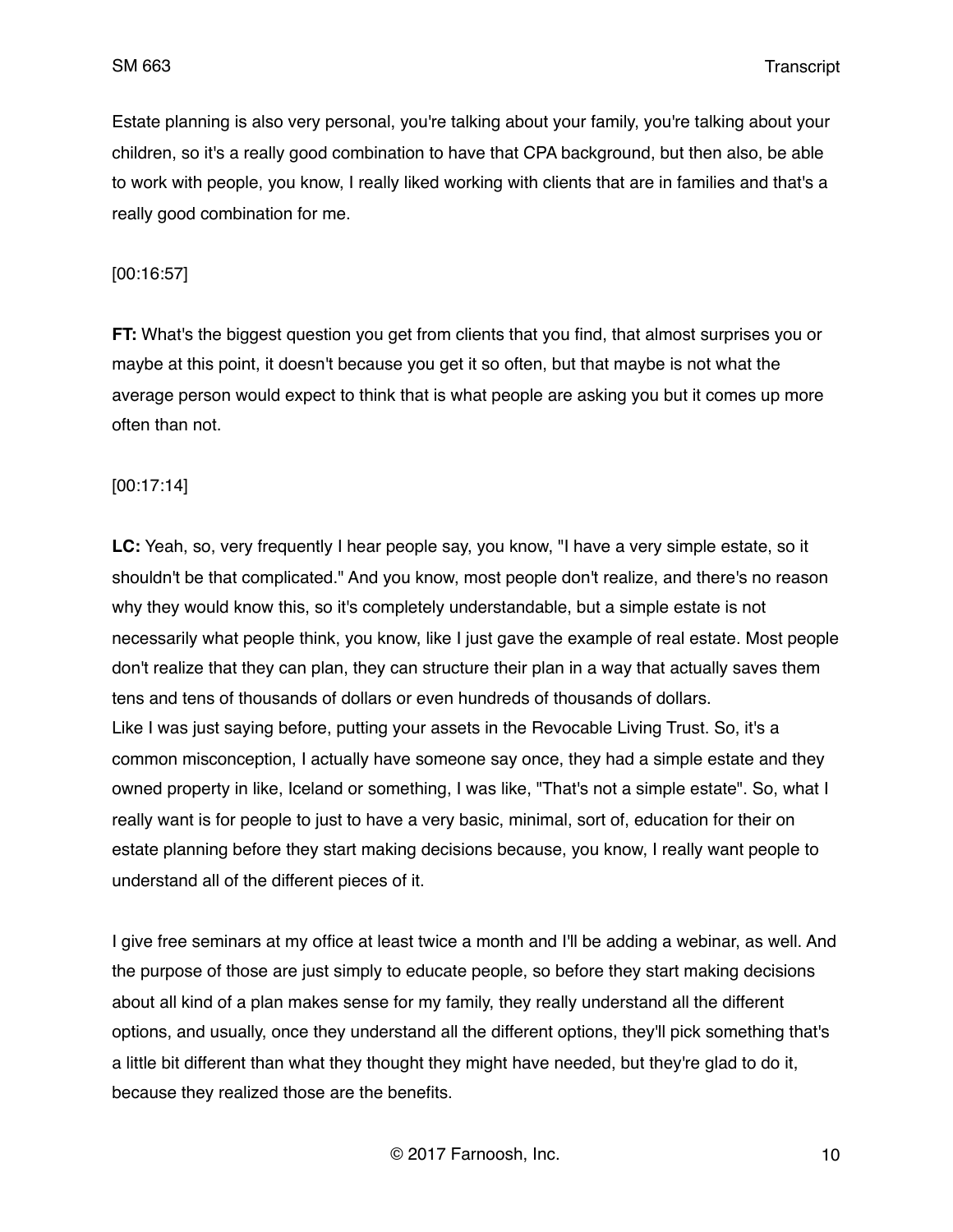So, I think educating my community is really important to me because I want people to be able to make - educated, empowered, informed decisions about what makes sense for their family and of course, no one knows anything really about estate planning and why would they, you know, it's not an interesting topic and what-not. So, educating my community is a really big part of my practice.

[00:19:09]

**FT:** I think it's wonderful that one of your money philosophies is that, while it's important to plan and save for the future, as someone who does it probably all the time for work, you're always looking ahead and trying to look at ways to be prepared for the unexpected, that you also have a philosophy of - that it's important to live your life in the now.

Did you arrive at this because of your work? You felt that you were, kind of, forgetting that you know, life is happening right before you and that you should be a little bit more stopping and smelling the roses?

[00:19:41]

**LC:** Yeah, that's a really good question, and I think that - I think the answer is yes, this has sort of, dawned on me more in the past few years I think part of my - because of my practice, but also partially because we're living in a day and age, I think where people are doing less of the you know, you work nine to five at the same company for 50 years and then you kind of, save up for retirement and then also you retire and you don't do anything, you know, but play golf, and I think you know, we're lucky these days that we can, you know, it's a big economy so you can work from different places you don't have to go into the office all day. You can, you could expand your working life into the future, so my goal is to work a reasonable amount, you know, while I'm younger and before my retirement age. But then, also maybe work a little bit in retirement, too, because it's going to be really easy to do that in the future.

So, it's sort of the opposite of, you know, putting everything off until you retire and I think that money comes into that. I think, you have to remember that, you know, you're living your life now

© 2017 Farnoosh, Inc. 11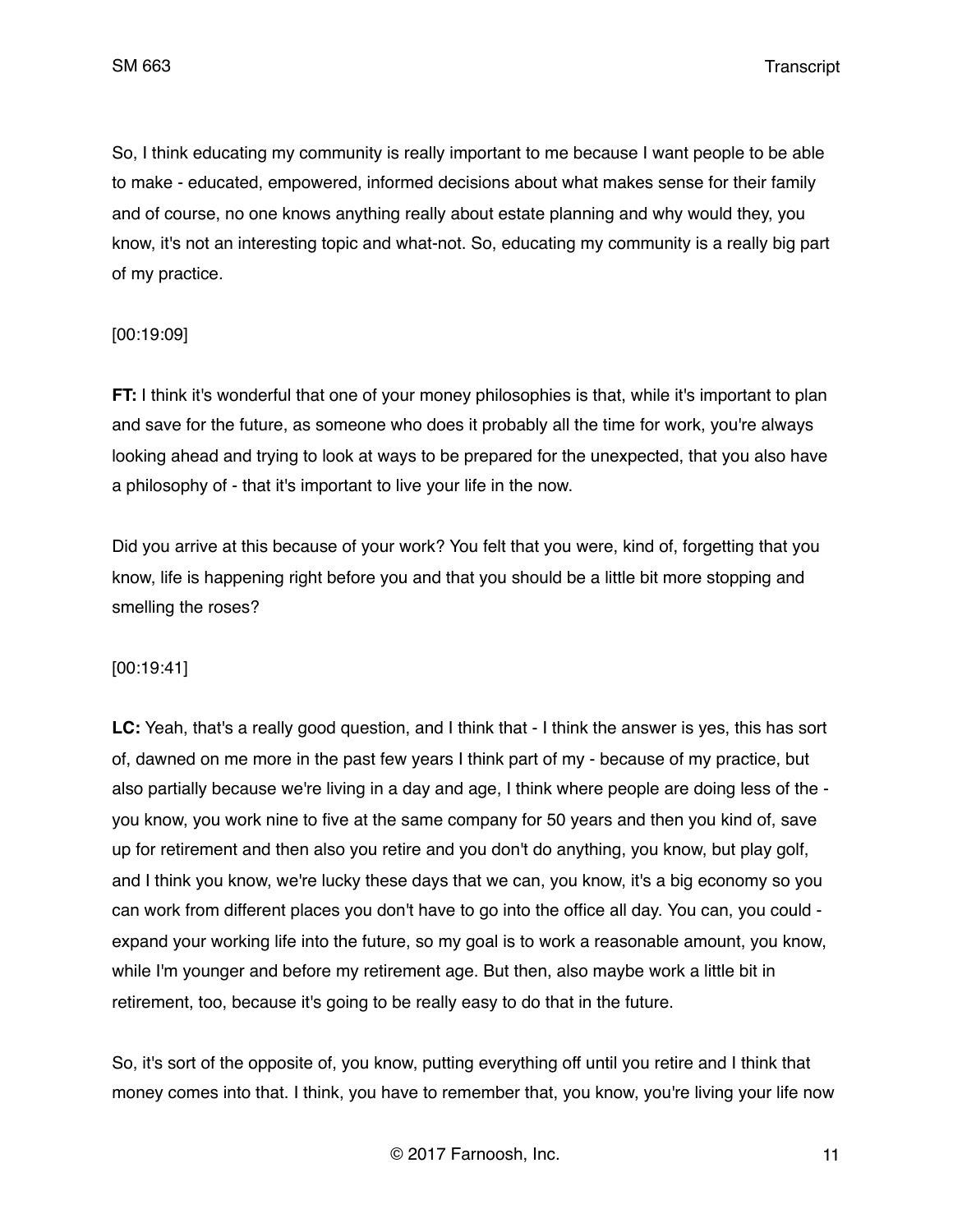as and it's important to be smart about the future and to save and all those things. But, I'm a big fan of you know, living now and also living while you're in retirement, you know, and saving now, but maybe also working while you're in retirement, so I'm letting it all together.

[00:21:02]

**FT:** Of course, I mean being self-employed, that's the benefit, right? You don't have to wait for someone to hand you a watch and your pension that you can just keep riding it out as long as you want -

[00:21:11]

**LC:** That's a really good point, it helps when you're self-employed, you have a lot more control over that when you're self-employed. But, I think, like I said with this big economy, I think a lot of people are going to be moving, you know, towards this kind of, you know, being able to work different hours and being able to work from different places, it's really nice. It's not something that our parents had the option of doing. So, I think that we're really lucky.

[00:21:30]

**FT:** And yet, you have a really traditional introduction to the value of money and making money. I understand you had a paper route growing up, and you know, long live the paper route. I don't really know who - I mean, if anyone has - if anyone knows anyone who has a paper route, let me know, I want to maybe, start documenting this because I think it'd be really fun to do like, I don't know, some sort of Tumblr or like, some kind of, some fun social media thing around like, who still has a paper route? Of course, people have paper routes but it's not the teenager living in the suburbs, I don't think. Or, maybe it is, maybe I'm wrong -

[00:22:07]

**LC:** I don't know, It's I mean -

[00:22:08]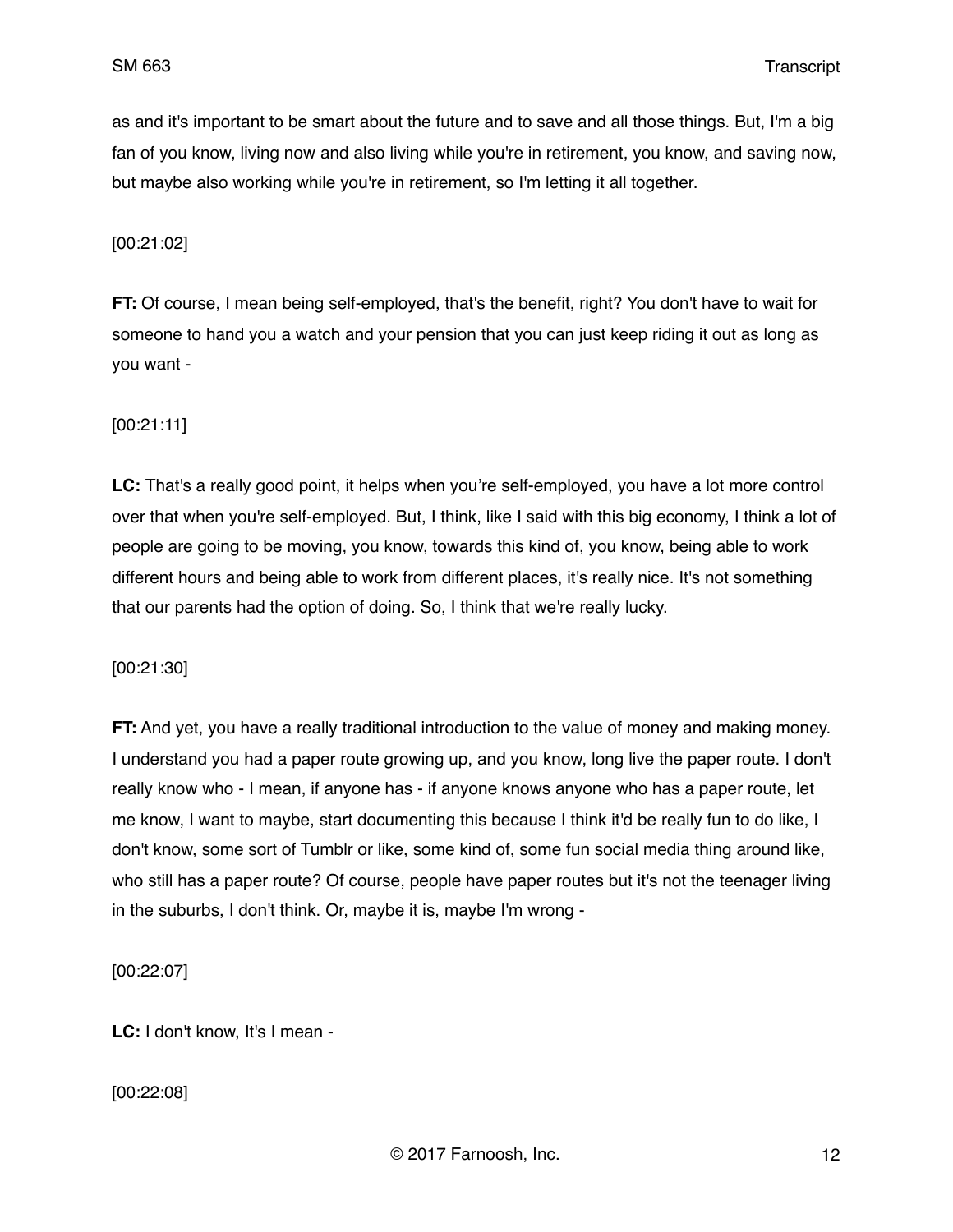FT: Paper circulation is down a lot, so -

# [00:22:11]

**LC:** It was a much bigger deal when I was growing up in Iowa, that's for sure. Yeah that was actually my first job and I - it, you know, my family didn't have a lot of money growing up and so, and I've always been a little bit, you know, ambitious even at a young age. And so I did, my first job was a paper route and I think I started out when I was you know, a 12 or 13, I was pretty young.

# [00:22:31]

**FT:** What did you think that paper route was going to - what did it mean to you back then, you know, what did you think it was going to add to your life other than obviously, like, money but what was it that, you know, about that, that sparked your ambition?

# [00:22:45]

**LC:** One of the few things you can do when you're younger, you know, to earn a little bit of money and I think, you know, unfortunately, it was my family's circumstances that kind of drove me to it all, that's not the right way of putting it, but, you know, I grew up with a mom who was a single mom and I had two sisters and so, there just wasn't a lot of extra money in the house growing up. So, and I've always just had this idea that, you know, frankly, if you want something you can have it you just have to go work for it and I wanted to take [inaudible  $+$ 00:23:15] classes when I was growing up and this just wasn't on the budget with my family. So, I got this paper route that let me do that and, you know maybe that's not the ideal situation growing up, but it really - it taught me a couple of things.

One that, if you want something, you just have to go work for it, you know, anything really is possible if you're willing to work hard. And that also, the money that you've earned yourself, it really teaches you the value of money, I think, you know, it's so much different when you earned that, you know, that twenty dollars yourself and someone else is just giving it to you. So, that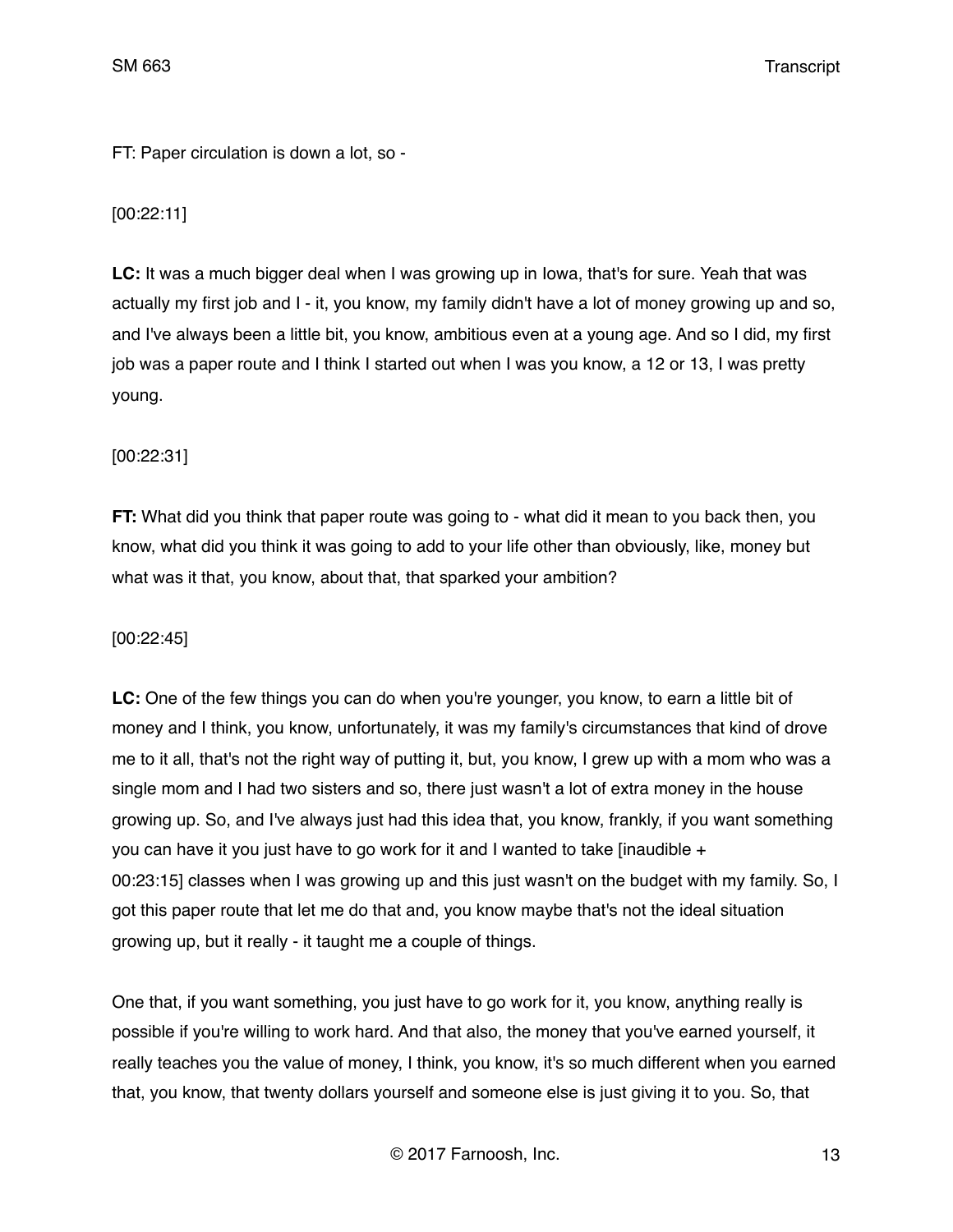was my introduction but I've always had a job because, you know, I love working and I think that it is just it's very rewarding.

# [00:24:01]

**FT:** I had a really inspiring experience this morning. My Lyft Driver picked me up and, you reminded of this experience because you said something about how anything is possible, you can basically fund whatever you want to do but you have to work for it and this was a guy that picks me up and he has a full-time job in sales, drives Uber before the job starts and after it ends. He's got three kids, one is heading to college and later like it was a long ride, I was going from actually Brooklyn to the Upper West Side, it's like a 45-minute drive and finally he's like, "My real passion is fashion and I want to start a men's suit line." Now this guy like, talk about second act, third act, right? He's - I think, he's driving Uber to basically fund that passion project and I'm like, "Go, you" and he said, "You know, my wife is, has been a director of medical clinic for like 15 years and now she wants to go to law school."

He described themselves as go-getters and I said, "Yeah, for sure", I mean gosh - actually we ended up exchanging emails towards the end I was like, "I like you", it's like "Let's keep in touch". So, speaking of second act you went to law school later in your career journey and I think you're still working on those student loans with law school.

## [00:25:19]

**LC:** Yes, I'm working on law school student loans, not my undergrad.

# [00:25:23]

**FT:** Right. How did you make that decision ultimately? I mean there are - I sometimes I'm in the camp of, "Don't go to law school", because some people I feel like make the wrong decision, they think that law school is going to answer so many of their questions and uncertainties about their careers and it just ends up being a load of money to pay off.

[00:25:43]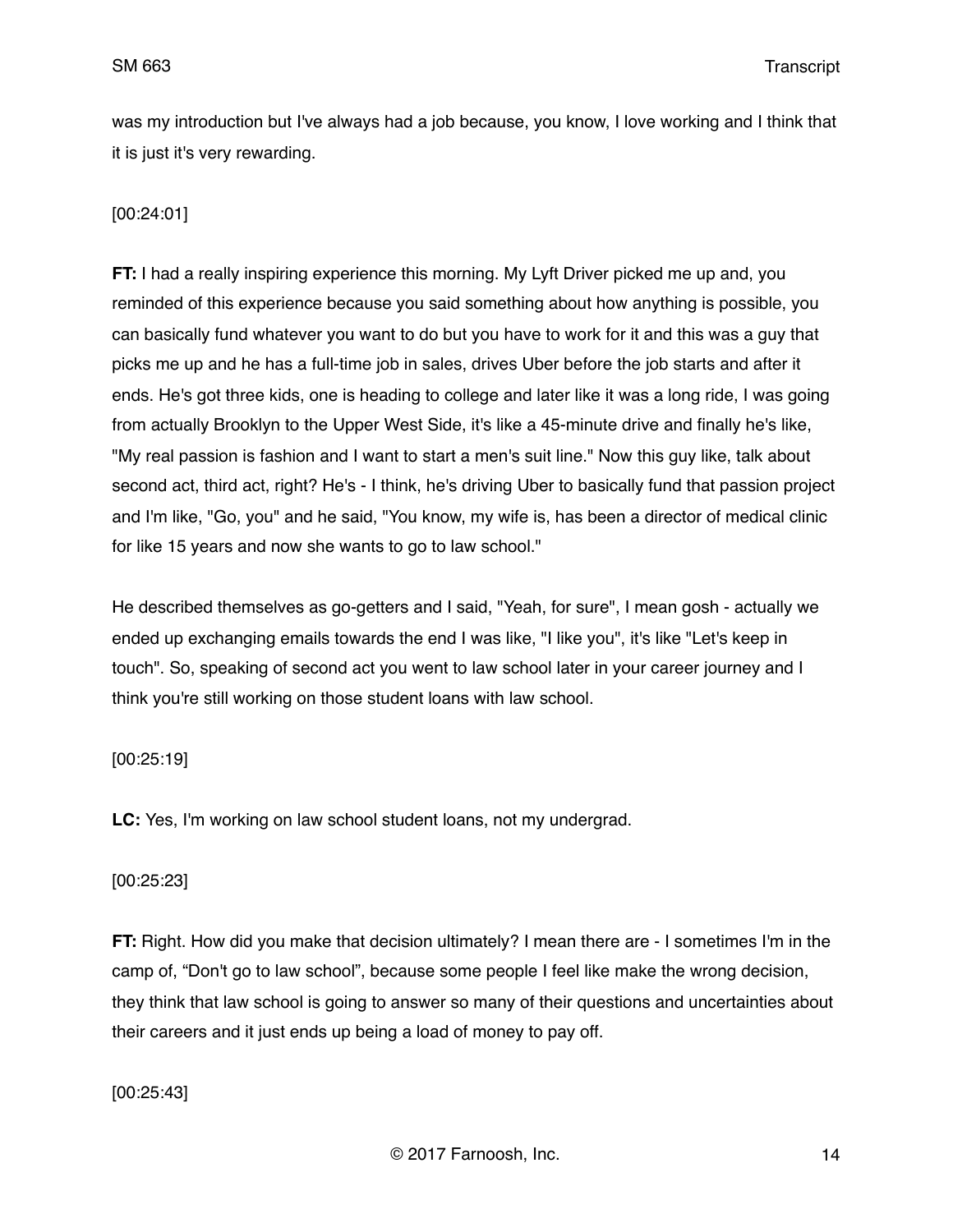**LC:** Yeah, law school is very expensive. The advice that I would give to anyone thinking about going to law school is you shouldn't go to law school unless you actually want to practice law which sounds sort of ridiculous but that's what they teach you how to do in law school. They teach you how to practice law. And so, if you're just going because you think, "Oh, it will be interesting and I'll learn a lot." That's not really what happens in law school. They really teach you how to think a different way and that's - it's hard to explain, you know, they teach you how to think like a lawyer but it's, you either - you wouldn't go to medical school just because you thought it might be interesting. You go to medical school to learn how to practice medicine and this is the same thing with law school.

It's a very expensive endeavor, so I would think very carefully about doing it because you're not going to come out to having just like this general random skillset that's going to apply in a lot of different places, you're going to come out knowing how to draft, you know, documents for the courts and knowing how to read the case and that's what they teach you and so if that's not really what you want to be doing I wouldn't recommend going to law school.

[00:26:50]

**FT:** What would you say was your financial failure? The worst financial move you've made today?

[00:26:55]

**LC:** You know, I probably didn't think enough about how I was going to fund my new law practice when I started this about a year and a half ago. I practiced for a few years at a bigger law firm doing estate planning before I decided to open my own practice and I didn't think probably as hard as I should have about where those funds were going to come from and the smartest way to fund my practice. So, I wish that I had done that. I got it more under control now and I'm now working with a CPA which I think is a really good move someone to check that my taxes are all done properly and all of that.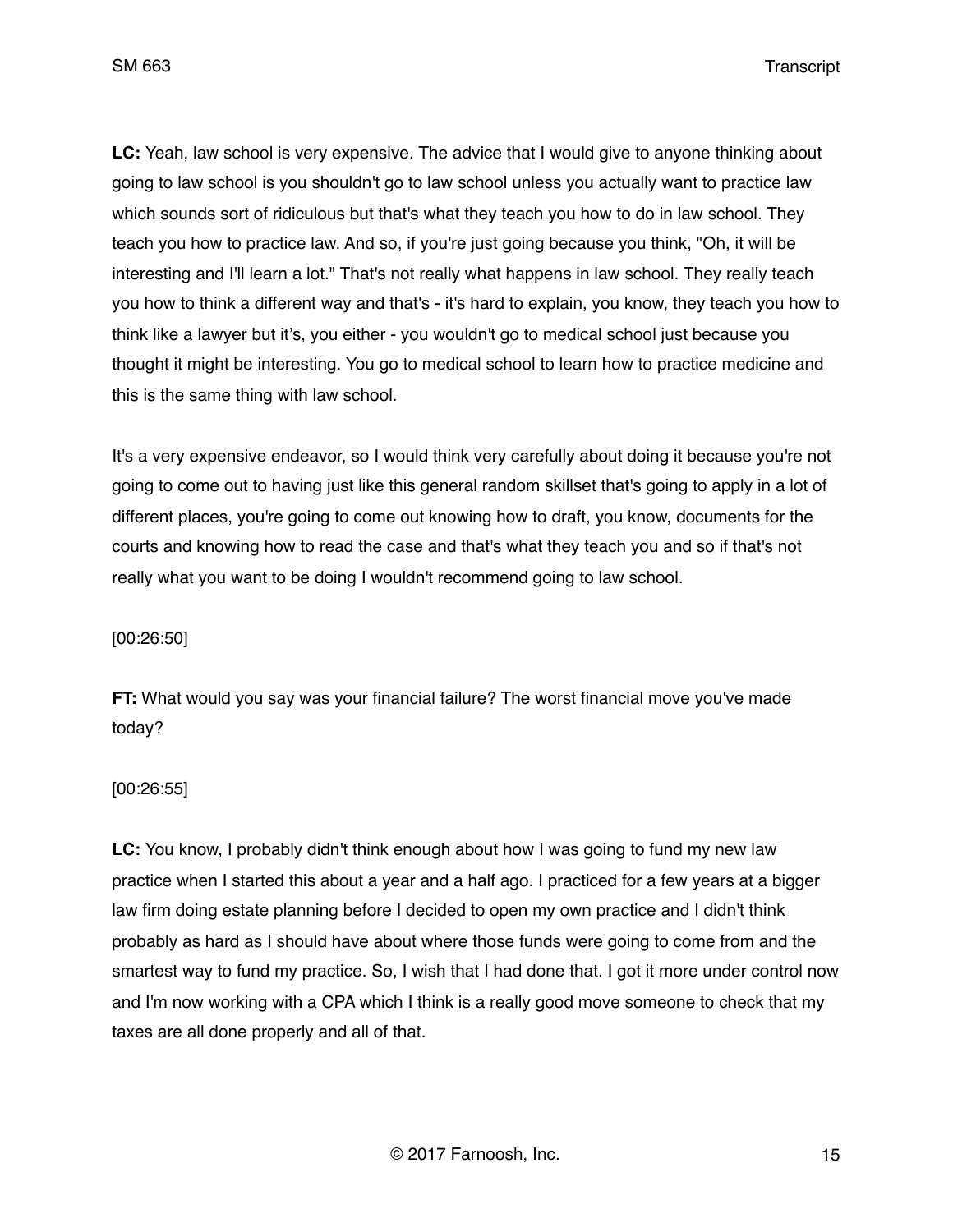But I don't know why, I just didn't put as much effort in to thinking about, you know, starting a business as I really should have from the money side of it.

[00:27:40]

**FT:** A CPA?

[00:27:41]

**LC:** I know, it sounds crazy! You know, I think I did a little bit on a whim. I think that's part of the reason why which also sounds a little bit crazy but I think I just got to the point in my life where, you know, I've worked for some really, really great companies for some really great people and I don't know how other people feel but I just got to the point where I was sort of tired of working for other people, and I thought, you know, I'm really smart, I'm really capable even more important, you know, I have a lot of gumption and I think that's the most important part about starting a business is being able to take those risks and I knew I have that in spades.

So, I didn't - I started with a little bit on a whim. I thought, "Okay, you know, I'll try this for a year, I'll see how it goes and then I'll reevaluate after a year", so that might be a part of and the reason why I didn't plan as much as I should have but I wouldn't recommend it. I think a little bit more planning would've been a good idea.

[00:28:33]

**FT:** I get that but at the same time I have heard of the advice of, "Just start."

[00:28:38]

**LC:** Yes.

[00:28:38]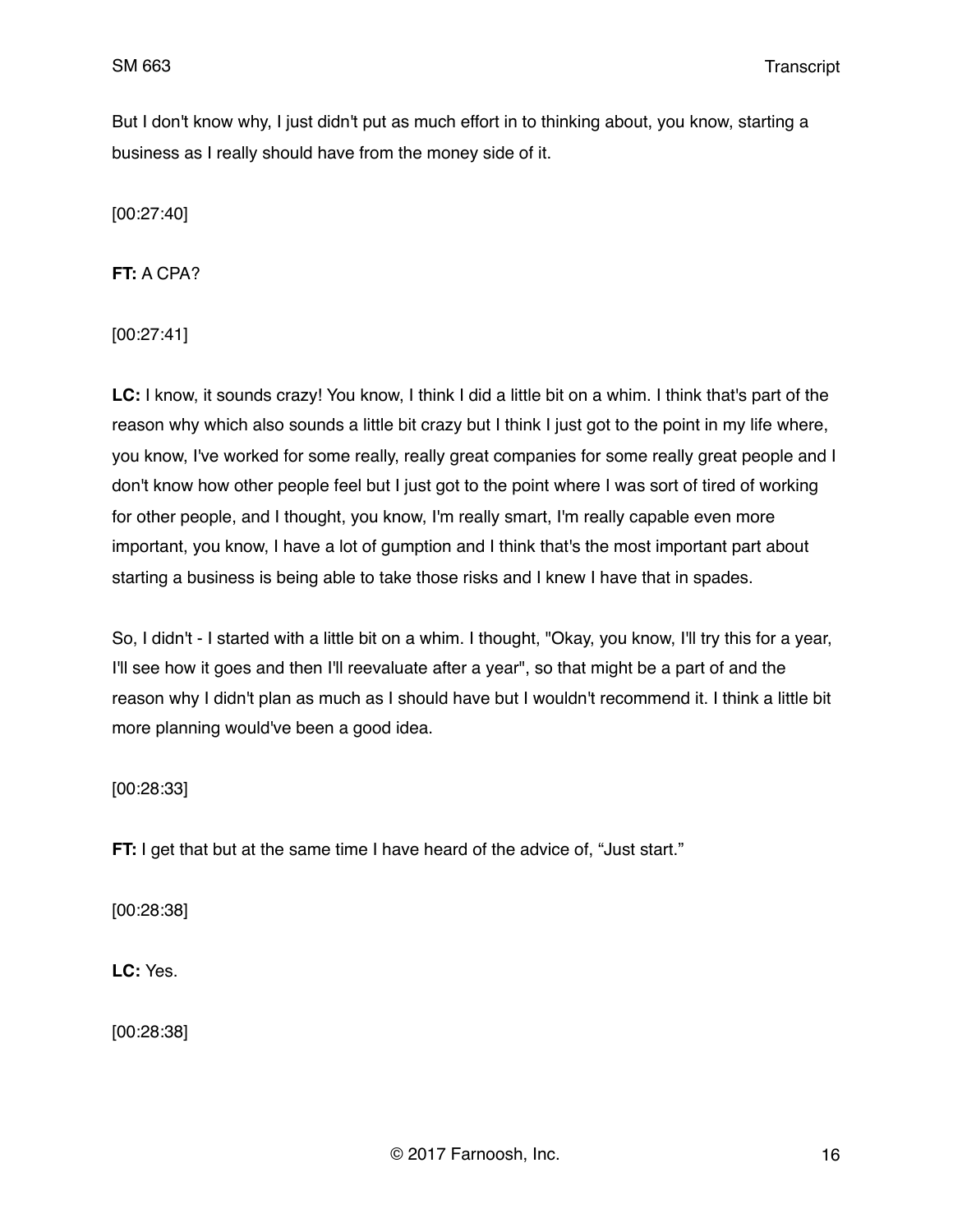**FT:** You know, because you're not going to have all your ducks in a row, you're not going to know all the answers but I think once you get over the hump of, you know, "Should I do it, should I not do it", just do it, right? And you'll probably figure it out, right, build the plane as you're flying it.

#### [00:28:52]

**LC:** Yeah, yeah, that can happen to, I agree you can't wait for the time to be perfect necessarily. You know, one of the reasons, it was a bunch of different things for me. It was, you know, being ready to be my own boss which I always wanted to do. I'm thinking about starting a family soon and I was a little bit concerned about having sort of a nine to five job and having to juggle those two things and I actually read somewhere recently that a lot of woman start their own companies either when they're about to become a mom or when the have kids at home and the reason is flexibility. And it's a little bit counterintuitive because you think, well I'm hoping to have a baby, you know, not getting a paycheck every two weeks, every two weeks seems like a really bad idea.

But I think that in the long run if you can pull it off you're allowing yourself so much more flexibility. And I was really worried about holding down a nine to five and also having kids. So, it was the combination of a lot of different things for me that made me decide to start my own practice.

#### [00:29:51]

**FT:** I give a lot of credit to moms who work a nine to five because, while yes, I think having the frequent paycheck, you know when your money is coming in, that's always comforting, but you're playing by someone else's rules and your playing to someone else's schedule and I think that it can get really challenging and, you know, life is not perfect, things come up. Like, your kids are sick, your kids miss school, like snow day, like that and then what do you do? You know, I've have seen my colleagues will bring their kids to work which actually I think could be fun, but that's not something that you can rely on, unfortunately we don't have a system in our country where, you know, kids can come to a workplace daycare.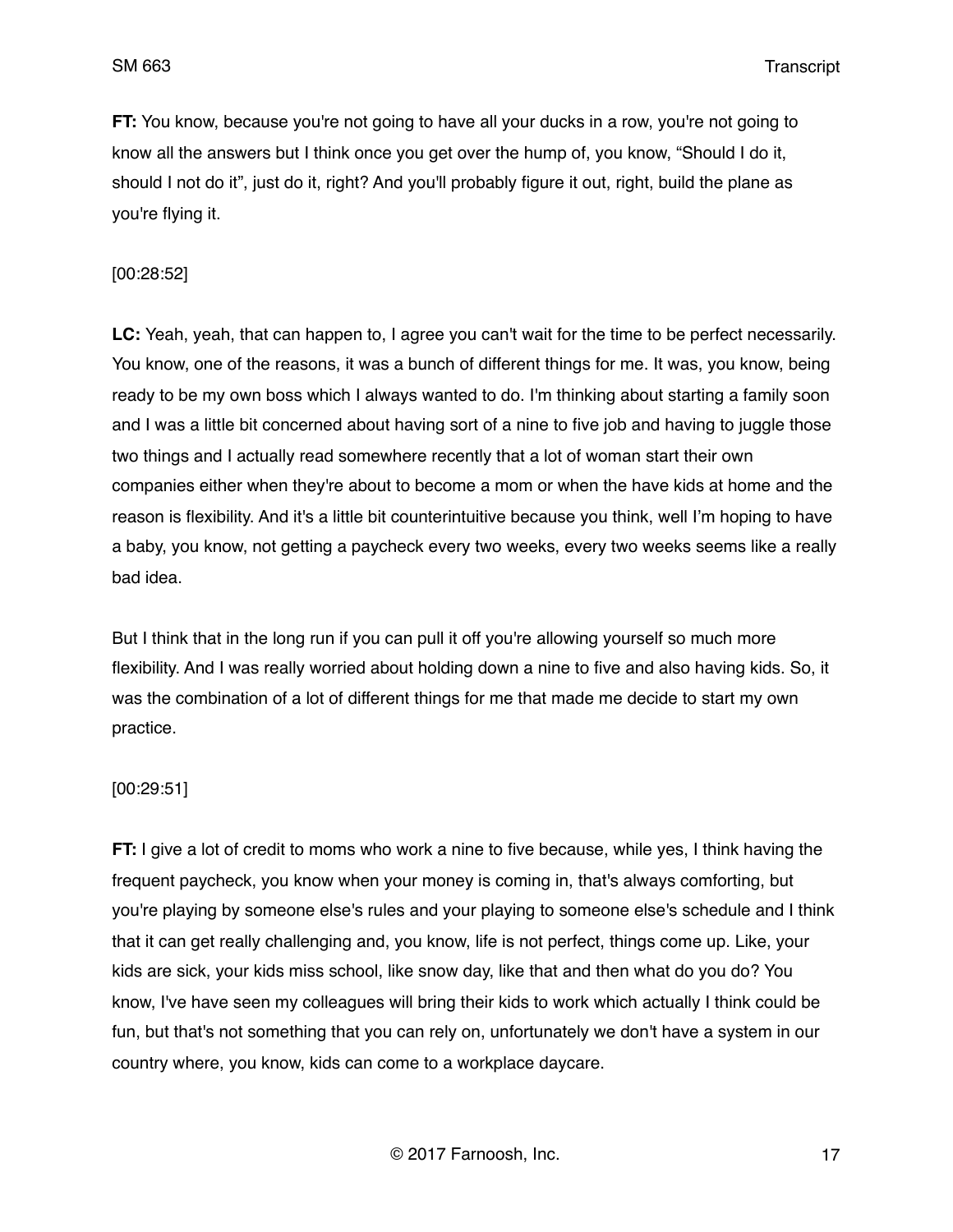Some companies provide it but we really need to support families a lot more in this country so that people can continue to work for business.

[00:30:43]

**LC:** Yeah, I agree. You know, moms my dad they have a huge load. I agree with you, working nine to fives and being a mom is, you know -

[00:30:53]

**FT:** Moms and dads, I mean it's all hands on deck when you have kids. It's great, it's definitely being an entrepreneur at least having your own - if you're a solopreneur or whatever, as long as you're making your own schedule that is a huge gift to yourself and to your family if you can be flexible that's like, that's it. That's So Money.

[00:31:15]

**LC:** Yeah, that's So Money I totally agree, yeah.

[00:31:19]

**FT:** Before we go, let's do some quick So Money fill in the blanks alright. You came prepared, I know because you just had great answers and you gave me some backgrounds so I feel smart pretending like I know so much about you, you really - you just giving me some great details, well I'll let you fill in these blanks. If I win the lottery tomorrow, the first thing that I would do is  $\overline{?}$ 

[00:31:41]

**LC:** Yeah, this is an easy one, my answer is probably the same as everyone else is I would payoff all of my debt right away. All of my student loans and I would probably invest in some decent real estate, nothing too pricey and then the third thing that I would do is hire a really good financial adviser so I won't end up being one of those people who ended bankrupt after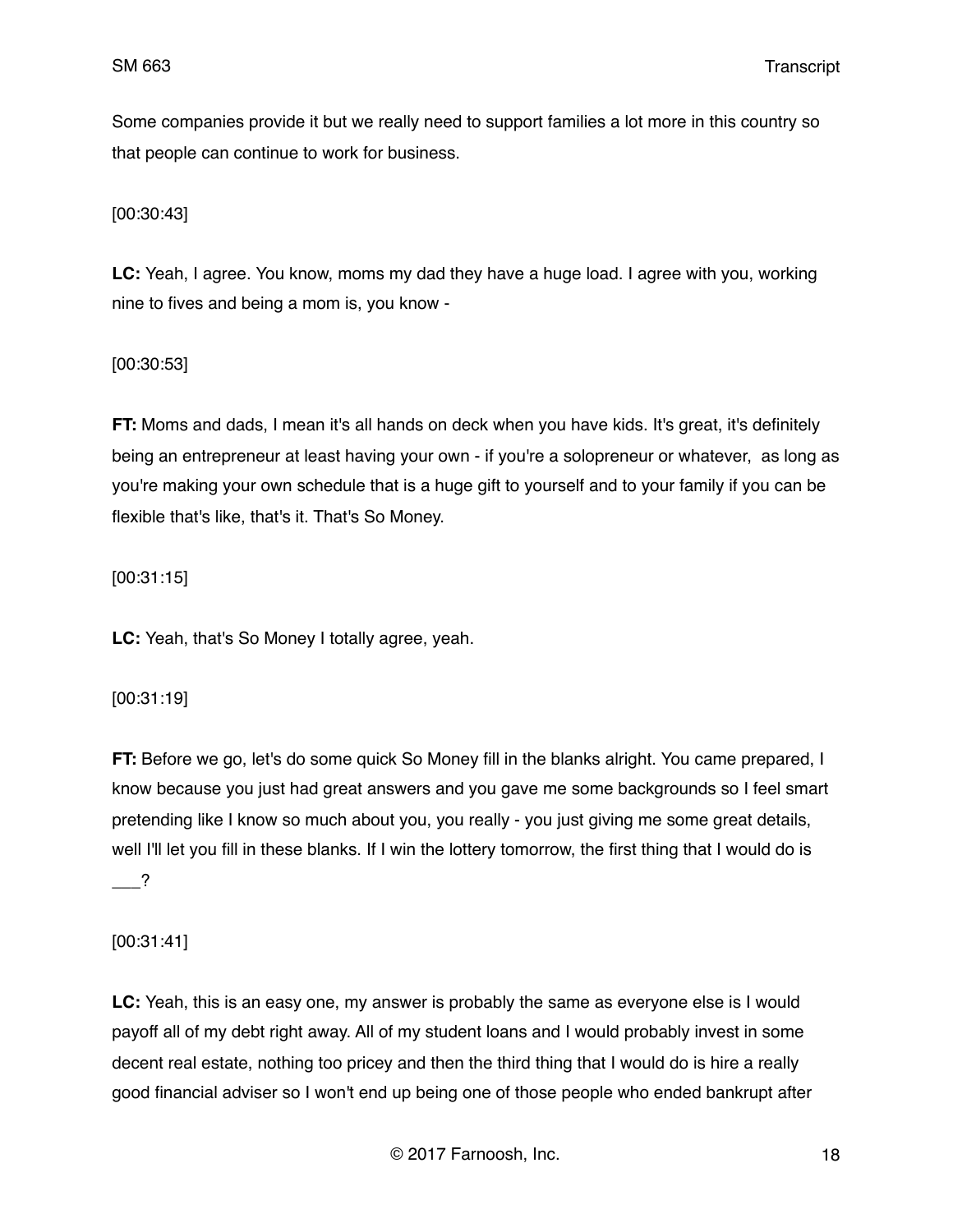winning the lottery. You know, how that happens is beyond me but apparently it happens a lot so -

[00:32:07]

**FT:** Oh, more often. More often than it doesn't. Alright one thing that I spend on that makes my life easier or better is ?

[00:32:15]

**LC:** Yeah, so this is a great question for anyone whose thinking about starting their own business. The very first lessons that I learned when I got up running was that my time was more valuable than my money. And, especially when you are working for yourself because if you're bringing in - you're the one who is bringing in business, you are the one whose generating everything. So, one of the things that I do. I try to delegate as much as I can or outsource as much as I can, it just doesn't make a lot of sense for me to be spending time, doing something that I could pay someone much less to do when I can be out sort of educating my communities, speaking to people who might be potential clients.

So it sounds, on the one hand, I feel like some lawyers feels like they have to do everything. They have to pick up the phone and they have got to, like, be everything in the office. But I think in some ways you're doing your clients a disservice when you do it like that. I don't think anyone of us would want our doctor picking up the phones, scheduling our appointments. You want you doctor practicing medicine and nothing else and I think it's similar with lawyers. So, although it cost a little bit more sometimes to outsource things.

[00:33:22]

**FT:** That's a good point, that's a really good point. Although some people will say I love that I can just like pick up the phone and call my, you know, my lawyer but, you know, that is if they're like really small practice and maybe you're their only client.

[00:33:34]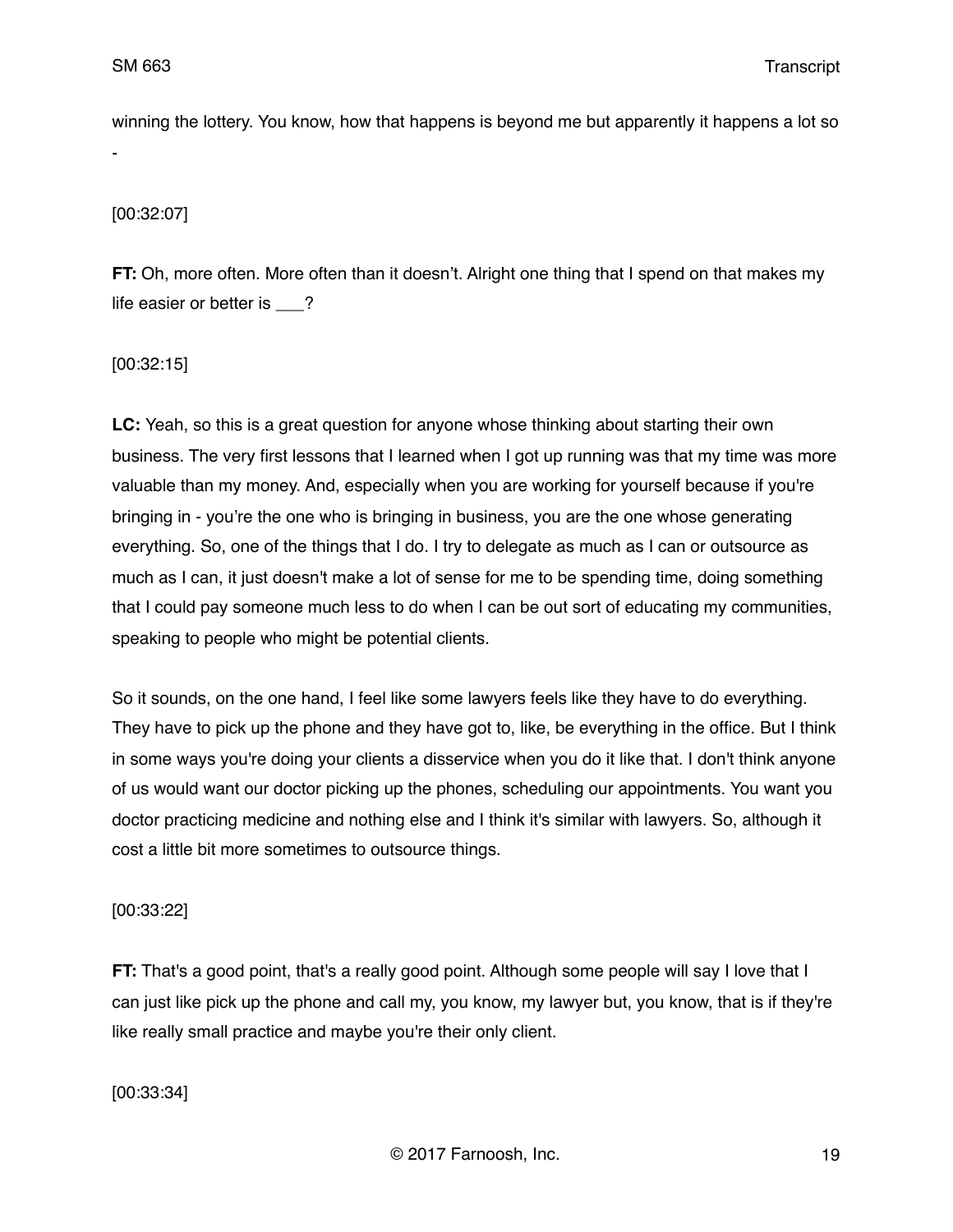**LC:** And it depends too on what kind of law. I would say that it depends on the kind of law as well. So, you know, for example if you're going through a divorce or something and that you're really hands on with your lawyer but that's a little bit of a different scenario but I see what you're saying.

## [00:33:48]

**FT:** Yeah, exactly it depends on the type of relationship. Okay, one thing I spend on that is my guilty pleasure is  $\qquad$  ?

[00:33:55]

**LC:** I spend a lot of money going to the ballet, here in New York City. I love, the New York City Ballet and American Ballet Theatre as well, they're both really good centers. The definitely my guilty pleasure. I can go everyday if I could afford it I would. It is just one of the things that I love doing and spent a lot of money on it, probably more than I should but it's definitely a guilty pleasure.

[00:34:19]

**FT:** One thing I wish I had known about growing up money is \_\_\_\_?

[00:34:23]

**LC:** One thing I wish I had a better understanding of is that there might be ebbs and flows in your financial situation and that's okay. So, I used to just bank, you know, "This year my net worth is, it's XYZ and next year it should go up and you should just continue going up and it will be just like a straight line and you know that ended up not happening for me because I did go back to law school a little bit later in life, you know, now I've got more loans than I had before. But I learned from starting my own business that, you know, it's okay if there are times where you're investing a little bit more in business or in education that you know there's going to be a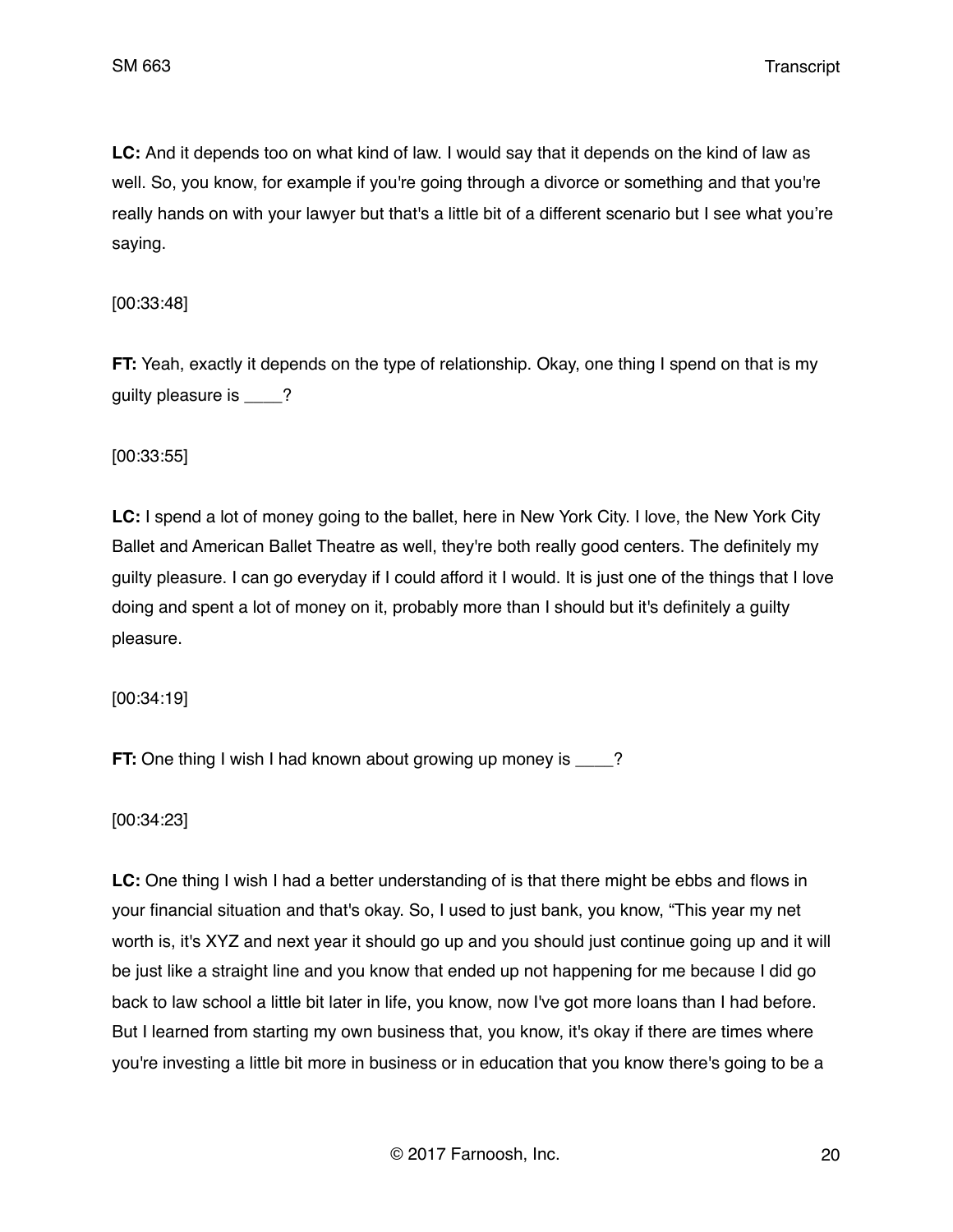financial, of great financial payoff hopefully down the road and it's okay that everything is not happening on a straight line as long as you're making smart decisions.

You know, any business man or a woman is going to know that there's - they're going to have debt, there's going to be investments, hopefully not a lot of debt but you know, you have to - you have to incur a little bit of debt in order to get things up and running and that hopefully it will payoff down the road. But I think I wish I had known that it's okay that things don't always move on a straight line.

## [00:35:31]

**FT:** Right, giving yourself permission to take risks sometimes. Sometimes you have to take two steps backward to take four steps forward because you got to pair down, you got to payoff debt, you have to do things to be able to, you know, to get to the next level and that's great and we never learn that. It's always like, "More is more, don't be in debt".

#### [00:35:53]

**LC:** Yeah, taking two steps back to go forward four, that's a really good analogy. That's exactly what I was trying to say.

#### [00:35:58]

**FT:** Yeah, I mean you take the law students loans out but now you got your own business. So, that's obviously a direct payoff. Okay and last but not least, I'm Laura Cowan, I'm So Money because ?

[00:36:11]

**LC:** You know what I think I'm So Money because I recognize the value of money and it's importance in living a comfortable life and being able to provide for yourself and your family. But I also try to maintain a little bit of balance and have prospective. You know, penny pinching doesn't always make sense, that actually sometimes it can backfire like I was saying earlier in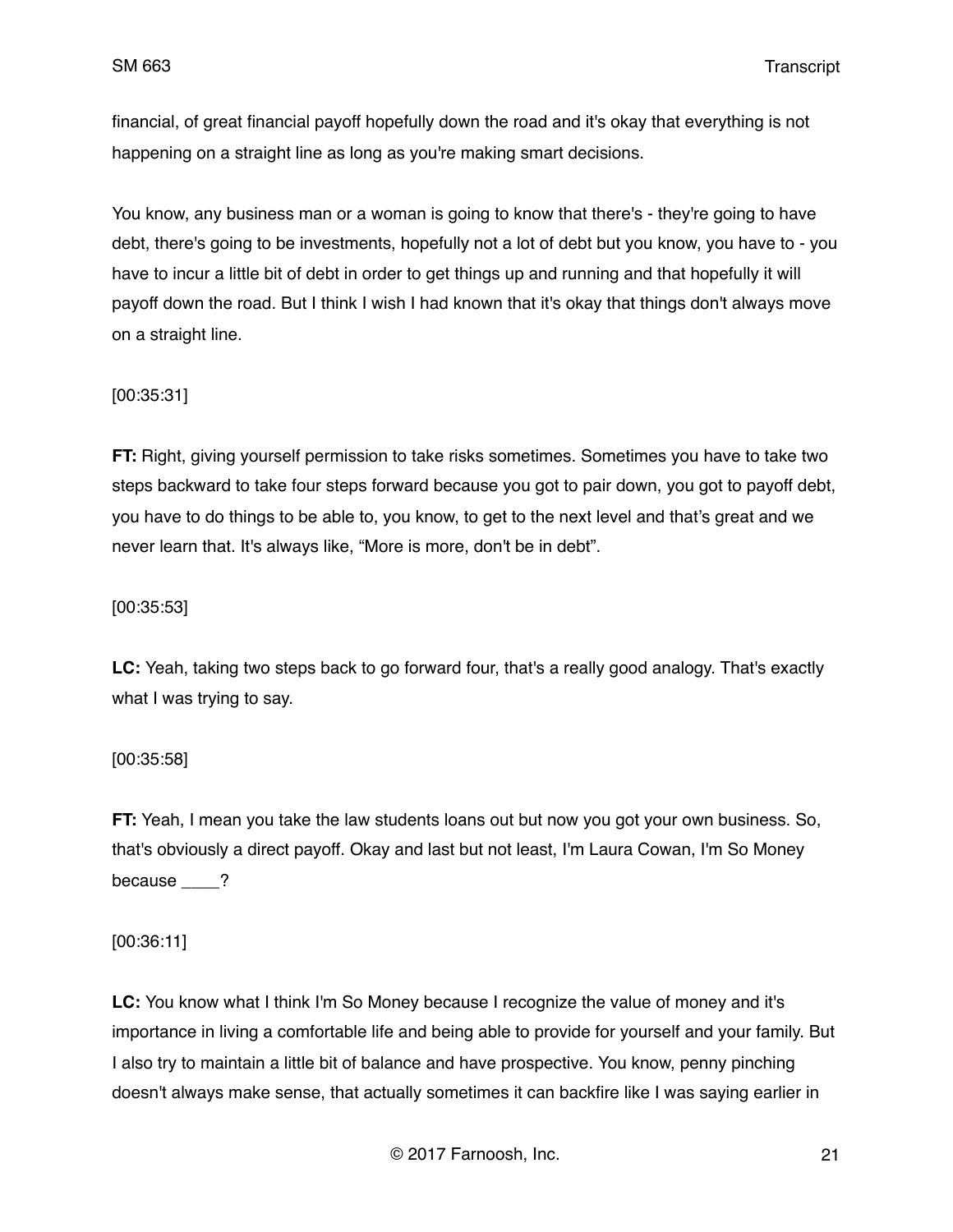terms of doing everything yourself doesn't always make a lot of sense sometimes it's better if you delegate that downwards or outsource something so I like to think that I got a good perspective and a good balance of, you know, money matters, you want to be smart about it, but you also don't want to be so kind-of stringent or stressed about it that you're not living your life as well and I think you have some sense of control over "I know where my money is going and I know what I'm doing with it", that can help alleviate a lot of the stress just understanding your finances.

[00:37:08]

**FT:** Don't be a tight [inaudible].

[00:37:11]

**LC:** Yes.

[00:37:10]

**FT:** That's why I got out of that. Don't be a tight one.

[00:37:11]

**LC:** Exactly and you might be doing yourself a disservice, like I actually just read an article recently about a woman who, you know, she, like, made all of her own food or something along those lines. She was just spending hours and hours, you know, making food in her kitchen because she was trying to save money and then her boyfriend encouraged her to figure out what could you be doing with time instead and it turns out that she was actually making herself almost poorer by making her own food because she wasn't doing that time to do something would actually bring in revenues, so that's kind of my point.

[00:37:44]